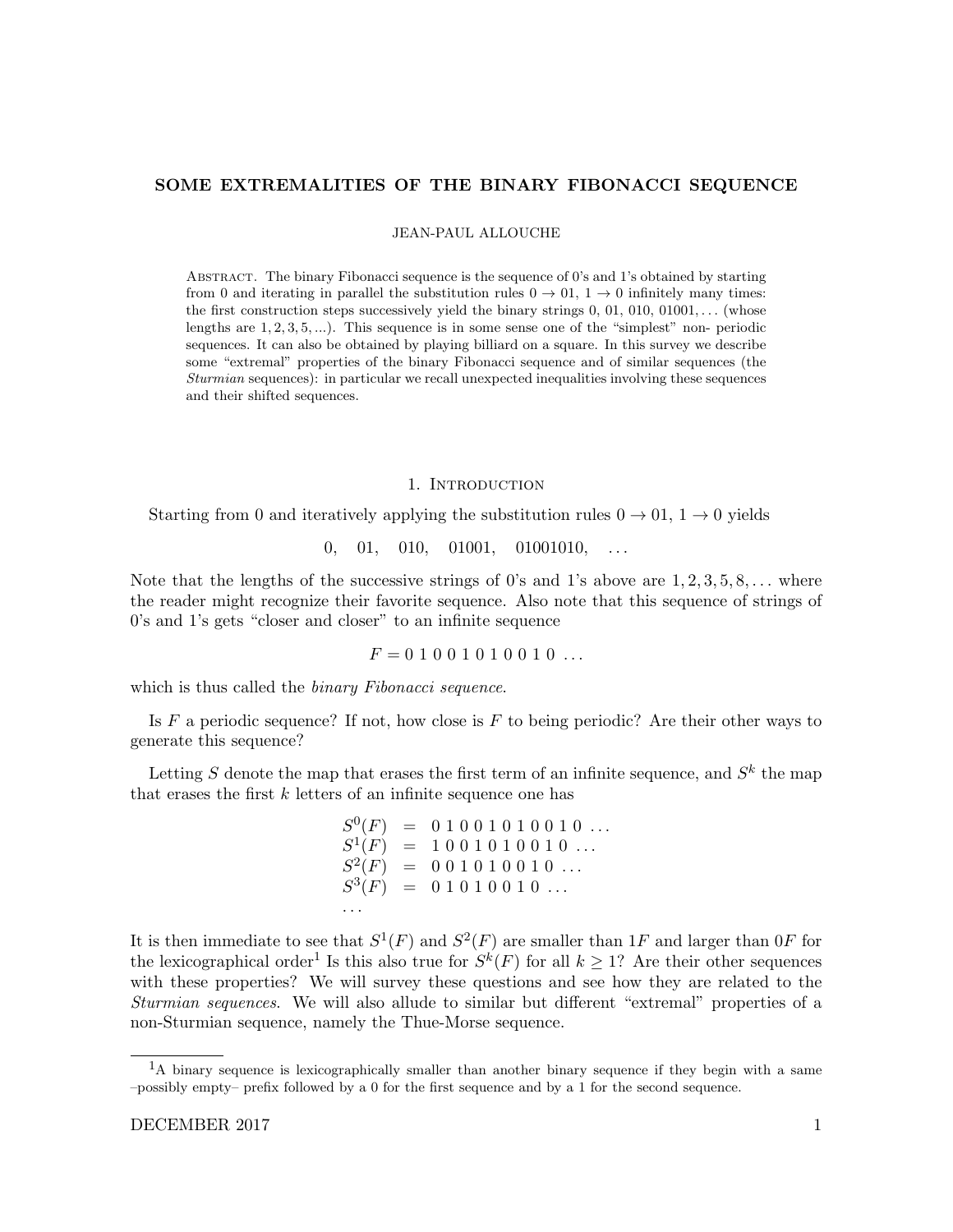# 2. Some definitions

In this section we will give a few definitions. More details can be found in the books [9, 7, 4].

**Definition 2.1.** An alphabet A is a finite set. If the cardinality of A is equal to 2, in particular if  $\mathcal{A} = \{0, 1\}$ ,  $\mathcal{A}$  is called a binary alphabet. The elements of an alphabet are called letters. A word on the alphabet A is a finite string of letters. We let  $A^*$  denote the set of all words on A (including the empty word  $\emptyset$  with no letter). The total number of letters of a word w in  $\mathcal{A}^*$  is called its length and denoted by  $|w|$ . In particular  $|\emptyset| = 0$ .

We define on the set of words  $A^*$  an operation, the concatenation "." of two words, which consists of writing the two words one after the other, e.g.,  $011.10 = 01110$ . This operation is clearly associative. The empty word  $\emptyset$  is clearly a unit. Furthermore if v and w are two words in  $\mathcal{A}^*$ , then  $|v.w| = |v| + |w|$ . We have thus proved the following proposition.

**Proposition 2.2.** Let A be an alphabet. Then  $(A^*,.)$  is a monoid, called the free monoid generated by A. The map  $w \to |w|$  is a homomorphism from  $(A,.)$  onto  $(\mathbb{N},+)$  (where  $\mathbb N$  is the set of all nonnegative integers  $\{0, 1, 2, \ldots\}$ .

As usual, having a structure (monoids) we look for the functions (homomorphisms of monoids) that preserve the structure. In other words we look for maps such that the image of the concatenation of two words is the concatenation of their images. We write a formal definition.

**Definition 2.3.** Let A and B be two alphabets. A morphism g from  $A^*$  to  $B^*$  is a map from  $\mathcal{A}^*$  to  $\mathcal{B}^*$  such that for any words v and w belonging to  $\mathcal{A}^*$ , one has  $g(v.w) = g(v).g(w)$ . [We let "." denote the concatenation both in  $A^*$  and  $B^*$ . A morphism g is said to be non-erasing if for any word  $w \in A^*$  such that  $w \neq \emptyset$ , then  $g(w) \neq \emptyset$ .

**Remark 2.4.** Of course a morphism g is completely defined by its values on the alphabet  $A$ . Namely a word is equal to the concatenation of its letters (e.g., in  $\{0,1\}^*$  one has  $011 = 0.1.1$ ).

**Example 2.5.** Let  $A = B = \{0, 1\}$ . Define  $f : A \to A^*$  by  $f(0) = 01$ ,  $f(1) = 0$ . Then f defines a morphism  $\mathcal{A}^* \to \mathcal{A}^*$ : e.g.,  $f(011) = f(0.1.1) = f(0).f(1).f(1) = 01.0.0 = 0100$ .

Now we want to have a notion of convergence for a sequence of words on a given alphabet. To this effect we first introduce the set  $\mathcal{A}^{\infty}$  which is the set of all (infinite) sequences  $(a_n)_{n\geq 1}$ with values in  $A$ . Two sequences are "close" if they coincide for a "large" initial range of indexes. A (finite) word can be considered as an infinite sequence by completing it with an infinite "tail" of symbols all equal to a "new" letter. More formally:

**Definition 2.6.** Let A be an alphabet. Let  $\diamond$  be a letter that does not belong to A. Then any word w in  $\mathcal{A}^*$  is identified with the sequence  $w \diamond \diamond \diamond \cdots$  in  $(\mathcal{A} \cup \{ \diamond \})^{\infty}$ . The set  $\mathcal{A}^{\infty} \cup \mathcal{A}^*$  is identified with the subset of  $(A \cup \{ \diamond \})^{\infty}$  that consists of sequences that either do not take the value  $\circ$ , or whose values are eventually (i.e., from some index on) equal to  $\circ$ . A distance  $\delta$  is defined on  $(A \cup \{\diamond\})^{\infty}$  by: if  $X = (x_n)_{n>1}$  and  $Y = (y_n)_{n>1} \in (\mathcal{A} \cup \{\diamond\})^{\infty}$ , then

$$
\delta(X, Y) = (1 + \inf\{n \ge 1; \ x_n \ne y_n\})^{-1},
$$

where, if  $X = Y$  then  $\inf\{n \geq 1; x_n \neq y_n\} = +\infty$ , hence  $\delta(X, Y) = 0$ .

In the sequel we will identify  $\mathcal{A}^*$  with the set of infinite sequences in  $(\mathcal{A} \cup \{\diamond\})^{\infty}$  that are eventually equal to  $\diamond$ .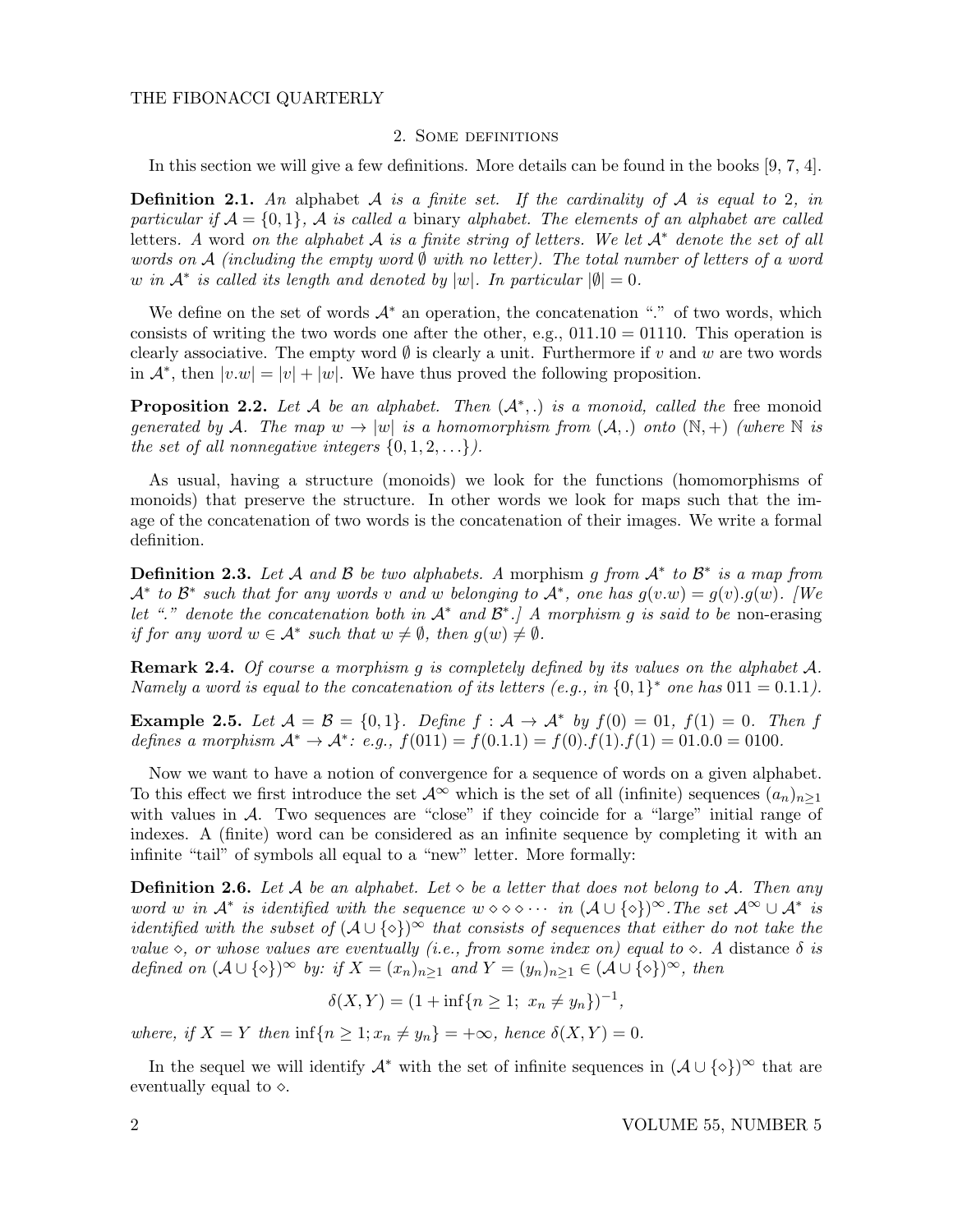Now coming back to Example 2.5, what happens when iterating  $f$ ? Letting  $f^{(k)}$  denote the k-th iterate of f (so that  $f^{(0)}$  is just the identity map id) and applying  $f^{(k)}$  to 0 yields

$$
f^{(0)}(0) = id(0) = 0
$$
  
\n
$$
f^{(1)}(0) = f(0) = 01
$$
  
\n
$$
f^{(2)}(0) = f(f(0)) = f(01) = 010
$$
  
\n
$$
f^{(3)}(0) = f(f(f(0))) = f(f(01)) = f(010) = 01001
$$
  
\n...

It looks like (and it can be proved) that the sequence of words  $f^{(n)}(0)$ , i.e., the sequence of words  $0, 01, 010, 01001, \ldots$  converges (for the distance defined above) to the infinite word  $F = 01001010010...$  Furthermore, extending f to infinite words "by continuity" (i.e.,  $f(a_0a_1a_2...)=f(a_0)f(a_1)f(a_2)...$  one sees that the infinite word F is a fixed point of (the extended morphism) f, namely  $f(F) = F$ . This is an example of a general situation that is described in the following theorem.

**Theorem 2.7.** Let A be an alphabet. Let g be a nonerasing morphism  $A^* \rightarrow A^*$ , such that there exists a letter  $a \in \mathcal{A}$  with  $g(a) = az$  where z is a non-empty word in  $\mathcal{A}^*$ . Then  $g^{(k)}(a)$  converges to an infinite sequence which is a fixed point of the extension by continuity of morphism g. This infinite sequence is called the iterated fixed point of g beginning with a.

#### 3. The binary Fibonacci sequence

The sequence in Example 2.5 above is obtained as the limit of the sequence of words  $0, 01, 010, 01001, \ldots$ , whose lengths are  $1, 2, 3, 5, \ldots$ . This justifies the following definition.

**Definition 3.1.** Let  $\mathcal{A} = \{0, 1\}$ . Let f be the morphism defined on  $\{0, 1\}$  by  $f(0) = 01$ .  $f(1) = 0$ . The binary Fibonacci sequence F is the iterative fixed point of the morphism f beginning with 0. The first terms of F are  $F = 01001010010...$ 

The binary Fibonacci sequence can also be defined as follows (see, e.g., [9, 4]).

**Proposition 3.2.** Let  $F$  be the binary Fibonacci sequence. It has the following properties.

- (i) F is the limit of the sequence of words  $U_n$  defined by  $U_0 = 0$ ,  $U_1 = 01$ , and for every  $n \geq 0$ ,  $U_{n+2} = U_{n+1}U_n$ .
- (ii) Let  $\varphi = (1 + \sqrt{5})/2$  be the golden ratio, so that  $1/\varphi^2 = 0.381966014...$  For  $n \ge 1$ , let  $x_n = \lfloor n/\varphi^2 \rfloor$ , where  $\lfloor y \rfloor$  is the integer part of the real number y. This yields the sequence  $0, 0, 1, 1, 1, 2, 2, 3, \ldots$  The first difference of this sequence is equal to F.

*Proof.* (partial) Here we only prove (i). It suffices to prove that  $U_{n+1} = f^{(n)}(0) = f^{(n)}(U_0)$ . Thus it suffices to prove that for all n one has  $U_{n+1} = f(U_n)$ . This is done by induction on n. For  $n = 0$ :  $U_1 = 01 = f(0) = f(U_0)$ . For  $n = 1$ :  $U_2 = U_1U_0 = 010 = f(01) = f(U_1)$ . Suppose that  $U_{k+1} = f(U_k)$  for all  $k \leq n$  for some  $n \geq 1$ . Then  $U_{n+2} = U_{n+1}U_n = f(U_n)f(U_{n-1})$  by the induction hypothesis. But  $f(U_n)f(U_{n-1}) = f(U_nU_{n-1}) = f(U_{n+1})$  and we are done.  $\Box$ 

**Remark 3.3.** The first property given above for the binary Fibonacci sequence F is one more reason to call it Fibonacci.

Remark 3.4. The property given in Proposition 3.2 (ii) can be used to construct the sequence F as follows: the subset  $\mathbb{N}^2$  of the lattice  $\mathbb{Z}^2$  generates a square grid; take the half straight line of slope  $1/\varphi$  starting from the origin and look at the places where it crosses the individual grid lines; mark a 0 if the grid line is vertical and a 1 if the grid line is horizontal; the sequence of  $0$ 's and  $1$ 's that is obtained is equal to F. Furthermore by "folding" this construction onto the

DECEMBER 2017 3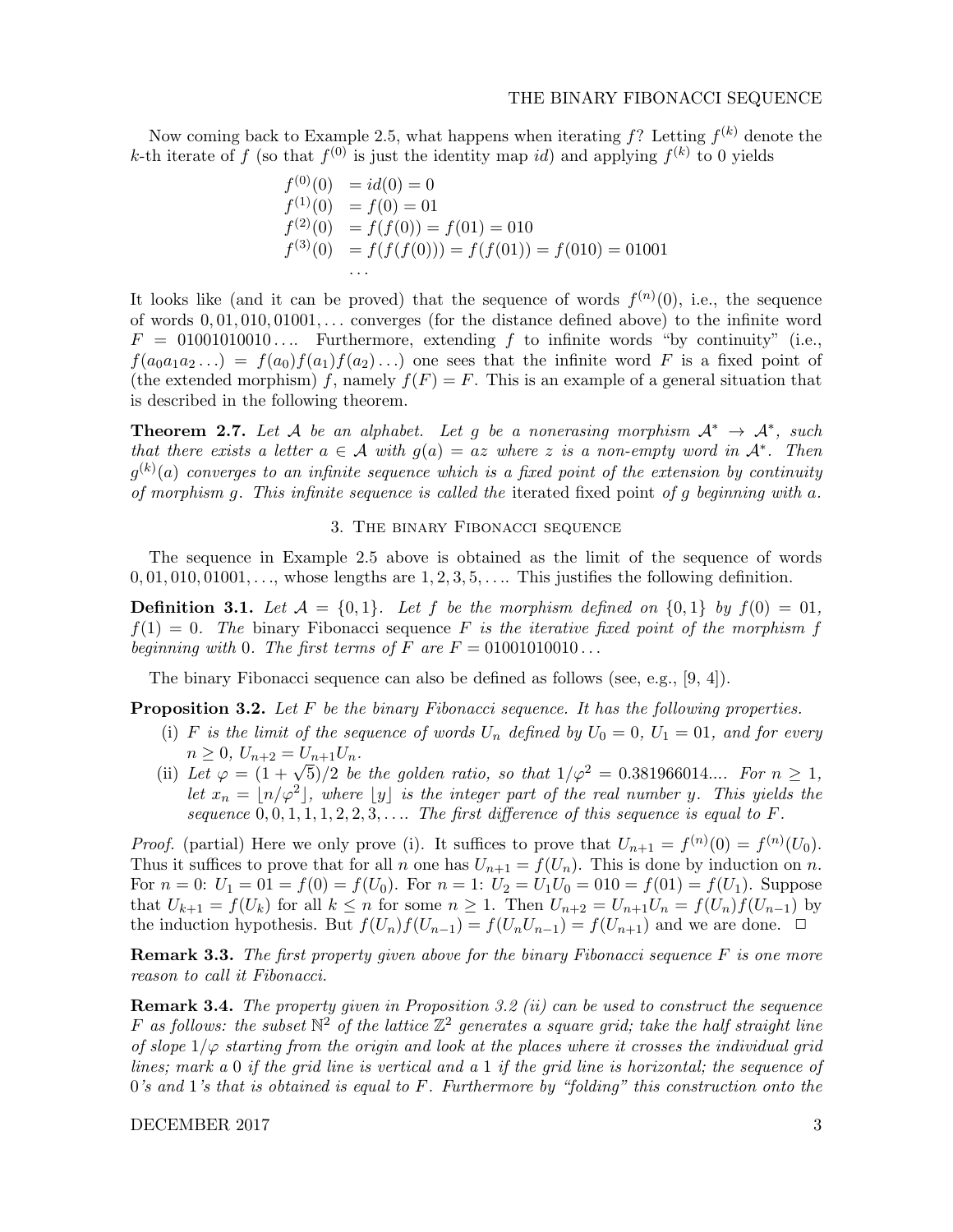unit square, one sees that  $F$  can be generated by playing (perfect) billiard on a square, starting from the bottom left corner with a slope equal to  $1/\varphi$ .

Now we state two lemmas that will prove useful in the sequel.

**Lemma 3.5.** The binary Fibonacci sequence is not eventually periodic.

*Proof.* If a sequence  $(v_n)_{n\geq 1}$  is eventually periodic, then for any value a taken by the sequence, the frequency of this value (i.e., the limit when N goes to infinity of  $\sharp \{n \leq N, v_n = a\}/N$ ) exists and is rational. To prove that  $F$  is not eventually periodic, it thus suffices to use the definition of F given in Proposition 3.2 (i) and to prove that the number of 1's occurring in the word  $U_n$  divided by the length of  $U_n$  tends to an irrational value when n goes to infinity. Define  $F_0 = 0$ ,  $F_1 = 1$  and, for  $n \geq 0$ ,  $F_{n+2} = F_{n+1} + F_n$  (the  $F_n$ 's are the Fibonacci numbers). It is easily proved by induction that the number of 1's occurring in  $U_n$  is equal to  $F_n$ , while the length of  $U_n$  is equal to  $F_{n+2}$ . Since  $F_n/F_{n+2}$  tends to  $1/\varphi^2$  when n goes to infinity, we are done.  $\Box$ 

The proof of the next lemma is classical. Actually the statement – but not the proof – holds for all "Sturmian" sequences (see Definition 4.1).

**Lemma 3.6.** If z is a block of consecutive letters occurring in F, then the blocks 0z0 and 1z1 cannot both occur in F.

*Proof.* The lemma is proved by induction on the length of z. For  $|z| = 0$  and  $|z| = 1$  the statement is true since it is clear from the definition of  $F$  that the block 11 does not occur in F; neither do the blocks 000 and 111. Now let z be a word of length  $\geq 2$  occurring in F such that the statement of the lemma is true for all words of length  $\langle z|$  occurring in F, and such that 0z0 and 1z1 occur in F. Since 1z1 occurs in F, the word z (of length  $\geq 2$ ) must begin and end with a 0 (the block 11 does not occur in F). Let  $z = 0x0$ , where x is possibly the empty word. Since  $0z0 = 00x00$  occurs in F, we have that x is not empty (0000 does not occur in F); furthermore x is not reduced to a single letter (if  $x = 0$ , then  $00x00 = 00000$  which cannot occur in F; if  $x = 1$ , then  $1z1 = 10101$  which cannot occur in F, since it would be the image by f of 000 which does not occur in  $F = f(F)$ ). Thus x, which must begin and end with a 1, is equal to 1y1 for some word y. Now since  $0x = 01y1$  occurs in  $F = f(F) = f(0)f(1)f(0)f(0)...$ with  $f(0) = 01$  and  $f(1) = 0$ , the only way this can happen is that there exists some block w in F such that  $0x = 01y1 = f(w)$ . Since  $0z0 = 00x00$  is necessarily followed in F by a 1, the word  $0z01 = 00x001$  occurs in F. But  $00x001 = 0f(w)001$ ; thus we must have  $00x001 = 0f(w)001 = f(1w10)$ . In particular 1w1 occurs in F. Since  $1z1 = 10x01$  occurs in F and must be preceded by a 0, and since  $010x01 = f(0w0)$ , we finally have that both  $0w0$ and  $1w1$  occur in F. But  $|w| \leq |f(w)| = |0x| < |z|$ , contradicting the induction hypothesis.  $\Box$ 

We will see that, in some precise sense, the binary Fibonacci sequence (which is not periodic, as we have seen) is as close as possible to being periodic.

**Definition 3.7.** The block-complexity  $(p_v(k))_{k\geq 1}$  of a sequence  $(v_n)_{n\geq 1}$  on an alphabet A is defined by:  $p_v(k)$  is the number of distinct blocks of consecutive letters of length k occurring in the sequence  $(v_n)_{n\geq 1}$ .

**Remark 3.8.** For the block-complexity of  $(v_n)_{n\geq 1}$  we clearly have:  $1 \leq p_v(k) \leq (\sharp \mathcal{A})^k$  for all  $k \geq 1$ . A constant sequence has  $p(k) = 1$  for all k, while any "random" sequence is expected to have all possible words on A occurring, thus to have  $p(k) = (\sharp \mathcal{A})^k$ . This gives a reason for calling  $p_v$  the (block-)complexity of the sequence v. The following classical proposition shows that periodic sequences are the sequences with the least possible complexity.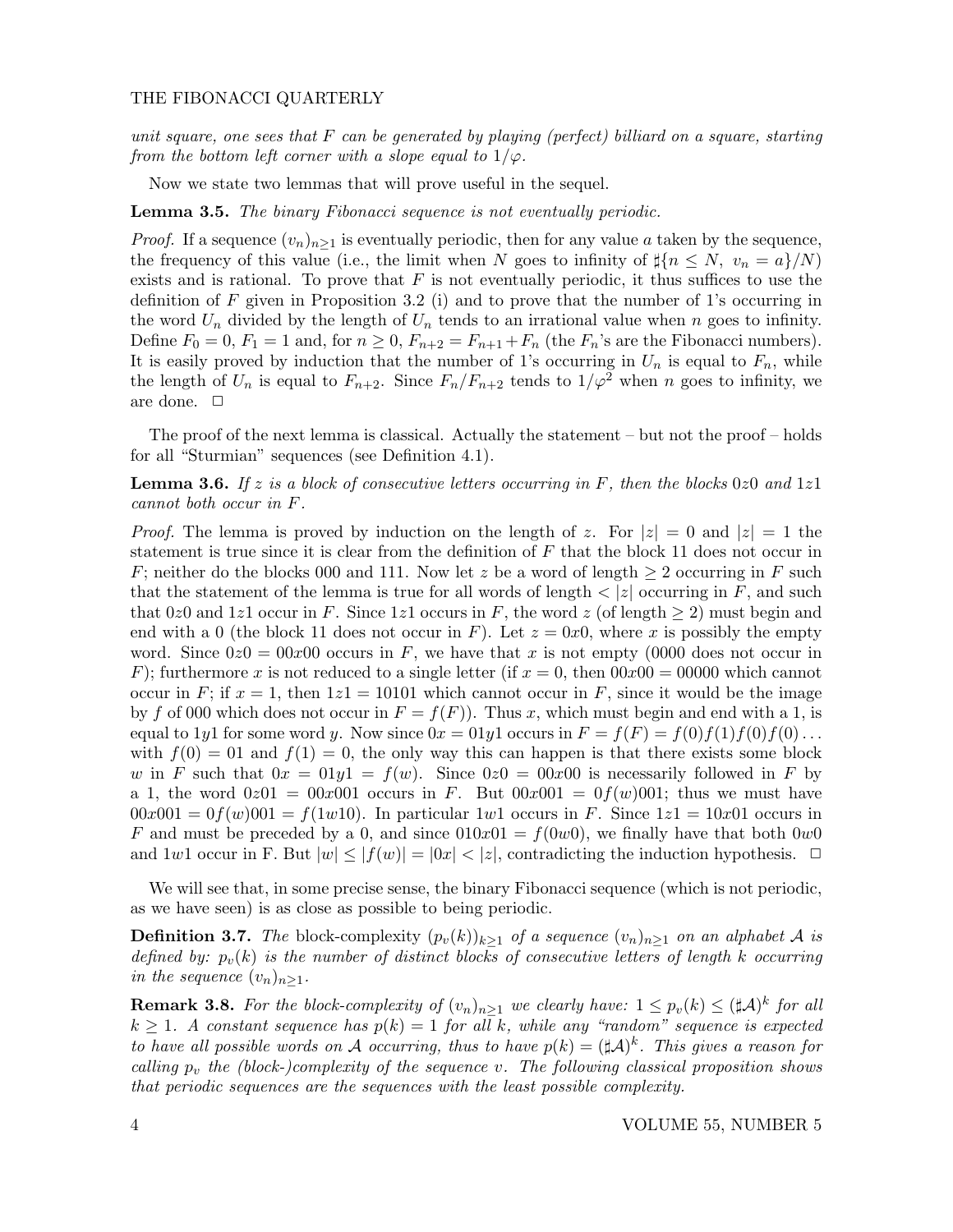**Proposition 3.9** (Morse-Hedlund [10]). Let  $(v_n)_{n\geq 1}$  be a sequence on an alphabet A such that  $\sharp \mathcal{A} \geq 2$ . Let  $(p_v(k))_{k\geq 1}$  be its block-complexity. Then the following properties are equivalent.

- (i) The sequence  $(v_n)_{n>1}$  is eventually periodic (i.e., periodic from some index on);
- (ii)  $(p_v(k))_{k>1}$  is eventually constant;
- (iii)  $(p_v(k))_{k\geq 1}$  is bounded;
- (iv) There exists an integer  $k_0 \geq 1$  such that  $p_v(k_0) \leq k_0$ ;
- (v) There exists a non-negative integer m such that  $p_v(m) = p_v(m + 1)$ .

*Proof.* Since the block-complexity  $p_v$  is integer-valued and non-decreasing, it is either eventually constant or it goes to infinity: this easily implies that (ii) and (iii) are equivalent and that they imply (iv). Also if  $p_v$  is increasing, one has for any  $k \geq 1$  the inequality  $p_v(k+1) > p_v(k)$ , hence  $p_v(k+1) \geq 1 + p_v(k)$ ; this implies by induction that for any  $k \geq 1$ one has  $p_v(k) \geq k - 1 + p_v(1) \geq k + 1$ . Thus, by contraposition, (iv) implies (v). Since the block-complexity of an eventually periodic sequence is clearly bounded, it remains to prove that  $(v)$  implies that the sequence  $v$  is eventually periodic.

Now we start from a sequence  $(v_n)_{n\geq 1}$  such that its complexity  $p_v$  has the property: there exists an integer  $m \geq 1$  such that  $p_v(m+1) = p_v(m)$ . This implies that any block of length m occurring in the sequence  $(v_n)_{n>1}$  can be extended on the right to a block of length  $m+1$ occurring in the sequence in exactly one way. But this block of length  $m + 1$  can be extended to the right in only one way (think of its suffix of length  $m$ ). Iterating this remark proves that given a word of length  $m$  occurring in the sequence, the sequence of letters that follow it is uniquely determined. In other words, given a block  $w$  of length  $m$  in the sequence, there exists a sequence  $r(w)$  depending only on w such that the initial sequence ends with  $wr(w)$ . Looking at all the blocks of length  $m$  occurring in the initial sequence, there must be two of them occurring at two distinct places but being identical (recall that  $A$  is finite), say blocks  $w'$  and w'', but with  $w' = w''$ . They must be followed by the same infinite sequence  $r(w') = r(w'')$ : hence the initial sequence is eventually periodic.  $\Box$ 

This proposition clearly implies the following corollary.

**Corollary 3.10.** Let  $(v_n)_{n>1}$  be a sequence on the alphabet A that is not eventually periodic. Let  $p_v$  be its block-complexity. Then, for all  $k \geq 1$ , one has  $p_v(k) \geq k+1$ .

Thus, in the sense of block-complexity, a non-eventually periodic sequence that would satisfy  $p_v(k) = k + 1$  for all  $k \geq 1$  would be as close to eventually periodic as possible. The binary Fibonacci sequence has this property.

**Proposition 3.11.** Let F be the binary Fibonacci sequence. Let  $p_F$  be its block-complexity. Then, for all  $k \geq 1$  one has  $p_F(k) = k + 1$ .

*Proof.* Since  $F$  is not eventually periodic from Lemma 3.5 (more precisely from the proof of  $(iv) \Rightarrow (ii)$  in Lemma 3.5), we have  $p_F(k) \geq k+1$  for all  $k \geq 1$  from Corollary 3.10.

To prove that  $p_F(k) \leq k+1$  for all  $k \geq 1$ , it suffices to prove that for all  $k \geq 1$  one has  $p_F(k+1) - p_F(k) \leq 1$ . It thus suffices to prove that there is at most one block of each length occurring in  $F$  that can be extended (to the right) in two ways to a block occurring in  $F$ . In other words we would like to prove that for any length  $\ell$ , there is at most one word w of length  $\ell$  occurring in F such that both words w0 and w1 occur in F. Suppose that both w' and w'' have length  $\ell$  and that w'0, w'1, w''0 and w''1 occur in F. If  $w' \neq w''$ , let y be their longest common suffix. Then there are letters preceding  $y$  in  $w'$  and in  $w''$ , and they must be distinct. Say  $w' = x'0y$  and  $w'' = x''1y$ , where x' and x'' are possibly empty words. Thus the words 0y0, 0y1, 1y0, and 1y1 occur in F which is impossible from Lemma 3.6.  $\Box$ 

DECEMBER 2017 5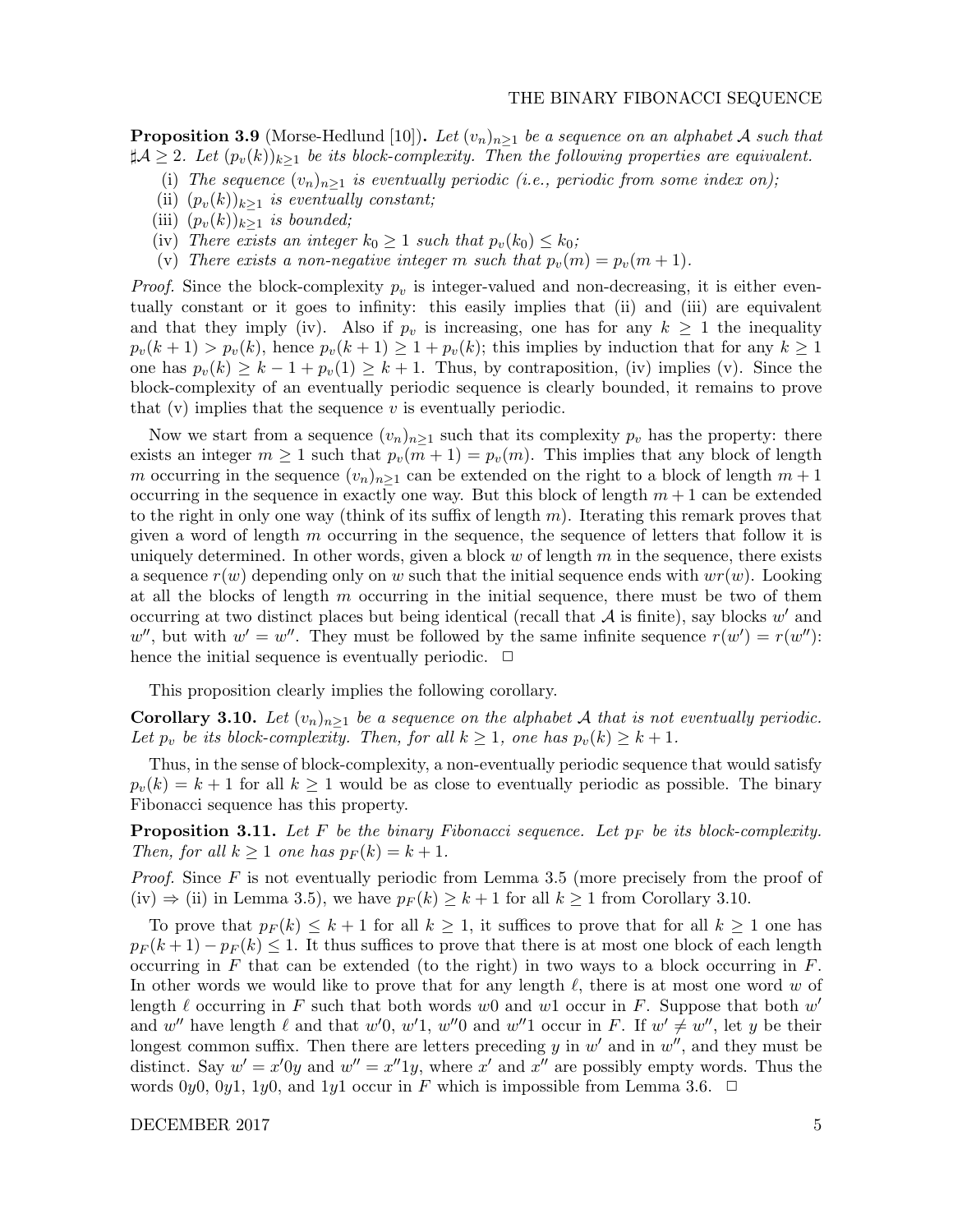# 4. Sturmian sequences

A natural question is whether the properties of the binary Fibonacci sequence are specific, or whether they are shared by other sequences. We begin with the following definition.

**Definition 4.1.** A sequence on an alphabet  $A$  is called a Sturmian sequence if its blockcomplexity p satisfies:  $p(k) = k + 1$  for all  $k \ge 1$ .

Example 4.2. The binary Fibonacci sequence is a Sturmian sequence defined on the alphabet  ${0,1}.$ 

**Remark 4.3.** For a Sturmian sequence one has  $p(1) = 2$ , thus a Sturmian sequence is defined on an alphabet of cardinality 2.

The following theorem is due to Morse and Hedlund and to Coven and Hedlund.

**Theorem 4.4.** [10, 5] A sequence  $(z_n)_{n\geq 1}$  defined on  $\mathcal{A} = \{0,1\}$  is Sturmian if and only if there exists an irrational number  $\alpha \in (0,1)$  and a real number  $\beta$  such that

either  $z_n = |(n + 1)\alpha + \beta| - |\alpha + \beta|$  for all  $n \ge 0$ ,

or  $z_n = [(n + 1)\alpha + \beta] - [n\alpha + \beta]$  for all  $n \ge 0$ ,

where  $|y|$  is the largest integer less than or equal to y and  $[y]$  is the least integer larger than or equal to y.

We formulate one more definition.

**Definition 4.5.** If  $(z_n)_{n>1}$  is a Sturmian sequence, let  $\alpha$  and  $\beta$  be as in Theorem 4.4 above. The irrational  $\alpha$  is called the slope of  $(z_n)_{n>1}$  while  $\beta$  is called the intercept of  $(z_n)_{n>1}$ . If  $\beta = 0$  the sequence  $(z_n)_{n>1}$  is called a characteristic Sturmian sequence.

Example 4.6. The Fibonacci sequence is a characteristic Sturmian sequence. (By Proposition 3.2 (ii), the nth term of the Fibonacci sequence is  $|(n+1)/\varphi^2| - |n/\varphi^2|$ .

**Remark 4.7.** There is (at least) one property of the binary Fibonacci sequence that most Sturmian or characteristic Sturmian sequences do not have, namely that F is an iterative fixed point of a binary morphism: the iterative fixed points of binary morphisms form a countable set, while the set of (characteristic) Sturmian sequences is not countable (consider the slopes).

This section shows that Sturmian sequences share in particular two properties of the binary Fibonacci sequence, namely the one described in Theorem 4.4 and the fact (Definition 4.1) that they are as close as possible to periodic sequences in the sense of block complexity. The next section will give another general result involving Sturmian sequences and characteristic Sturmian sequences.

5. Inequalities involving Sturmian and characteristic Sturmian sequences

We begin with a definition.

**Definition 5.1.** Let  $X = (x_n)_{n>1}$  and  $Y = (y_n)_{n>1}$  be two sequences with values in  $\{0,1\}$ . Then X is said to be smaller in the lexicographical order than Y if there exists  $n_0 \geq 1$  such that  $x_n = y_n$  for all  $n \le n_0$  and  $x_{n_0+1} = 0$  while  $y_{n_0+1} = 1$ . We note  $X \le Y$ .

**Remark 5.2.** It is not difficult to see that the relation  $X \leq Y$  if either  $X = Y$  or  $X \leq Y$  (in the lexicographical order), is a total order on the binary sequences.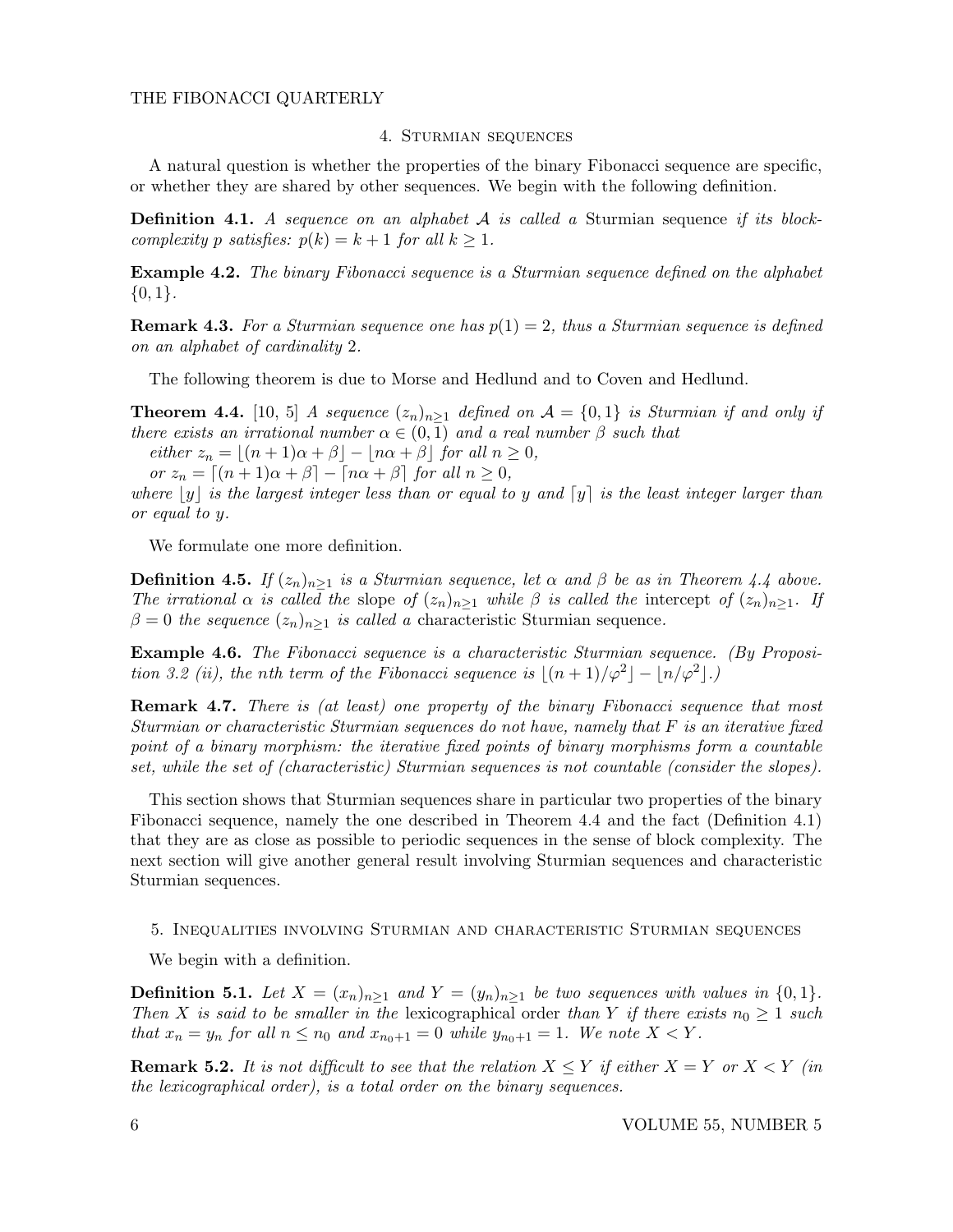## THE BINARY FIBONACCI SEQUENCE

Recall from the introduction that the k<sup>th</sup> shift  $S^k$  of a sequence  $(x_n)_{n\geq 1}$  is the sequence  $(x_{n+k})_{n\geq 1}$  and that the first shifted sequences of the binary Fibonacci sequence are respectively

$$
S^{0}(F) = 0 1 0 0 1 0 1 0 0 1 0 ...
$$
  
\n
$$
S^{1}(F) = 1 0 0 1 0 1 0 0 1 0 ...
$$
  
\n
$$
S^{2}(F) = 0 0 1 0 1 0 0 1 0 ...
$$
  
\n
$$
S^{3}(F) = 0 1 0 1 0 0 1 0 ...
$$
  
\n...

It is immediate that  $0F \leq S^{j}(F) \leq 1F$  for  $j = 1, 2, 3$ . This property is actually true for all j, and even more: it is true for all characteristic sequences. If  $U = (u_n)_{n \geq 1}$  is a binary sequence and a belongs to  $\{0,1\}$ , we let aU denote the sequence  $U' = (u'_n)_{n \geq 1}$  defined by  $u'_1 = a$  and  $u'_n = u_{n-1}$  for all  $n \geq 2$ . Then we have the following two theorems.

**Theorem 5.3.** A non-eventually periodic sequence  $U = (u_n)_{n \geq 1}$  on  $\{0, 1\}$  is a characteristic Sturmian sequence if and only if, for all  $k \geq 0$ ,

$$
0U < S^k(U) < 1U.
$$

Furthermore, we have  $0U = \inf\{S^k(U), k \ge 0\}$  and  $1U = \sup\{S^k(U), k \ge 0\}.$ 

**Theorem 5.4.** A non-eventually periodic sequence  $V = (v_n)_{n>1}$  on  $\{0,1\}$  is Sturmian if and only if there exists a sequence  $U = (u_n)_{n \geq 1}$  on  $\{0,1\}$  such that  $0U \leq S^k(V) \leq 1U$  for all  $k \geq 0$ . Moreover, U is the unique characteristic Sturmian sequence with the same slope as V, and we have  $0U = \inf \{ S^k(V), k \ge 0 \}$  and  $1U = \sup \{ S^k(V), k \ge 0 \}.$ 

Remark 5.5. Both theorems above were totally or partially discovered several times (see comments and references in [3, Section 5]).

The two theorems above characterize Sturmian and characteristic Sturmian sequences. One can ask whether other sequences or families of sequences satisfy conditions of the same kind. We will see in the next section that this is indeed the case.

### 6. Other extremal properties of infinite sequences

In a 1983 paper Cosnard and the author, studying the iteration of unimodal functions from the unit interval to itself, introduced the set  $\Gamma$  defined by:

$$
\Gamma = \{ A \in \{0, 1\}^{\infty}, \ \forall k \ge 0, \ \overline{A} \le S^k(A) \le A \}
$$

where  $\overline{A}$  is the sequence obtained by exchanging 0's and 1's in A (see [2], also see [1]). They proved several properties of the set  $\Gamma$ , in particular a kind of fractal property of this set. It happens that the least non-periodic element in this set is the sequence  $S^1(M) = 11010011001 \ldots$ , where  $M$  is the famous *Thue-Morse sequence* which can be defined as the iterative fixed point of the morphism  $0 \to 01, 1 \to 10$ . Other sequences similar to  $S^1(M)$  and called q-mirror sequences play a specific rôle in the set  $\Gamma$ .

Curiously enough, a set  $\Gamma$  almost identical to  $\Gamma$  was studied independently in the paper [6] by Erdős, Joó and Komornik in 1990. This set is defined by:

$$
\widetilde{\Gamma} = \{ A \in \{0, 1\}^{\infty}, \ \forall k \ge 0, \ \overline{A} < S^k(A) < A \}.
$$

It permits the characterization of the real numbers  $\beta \in (1,2)$  which are *univoque*, i.e., such that there is only one expansion of 1 as  $1 = \sum_{k \geq 1} a_k \beta^{-k}$  with  $a_k \in \{0, 1\}.$ 

DECEMBER 2017 7